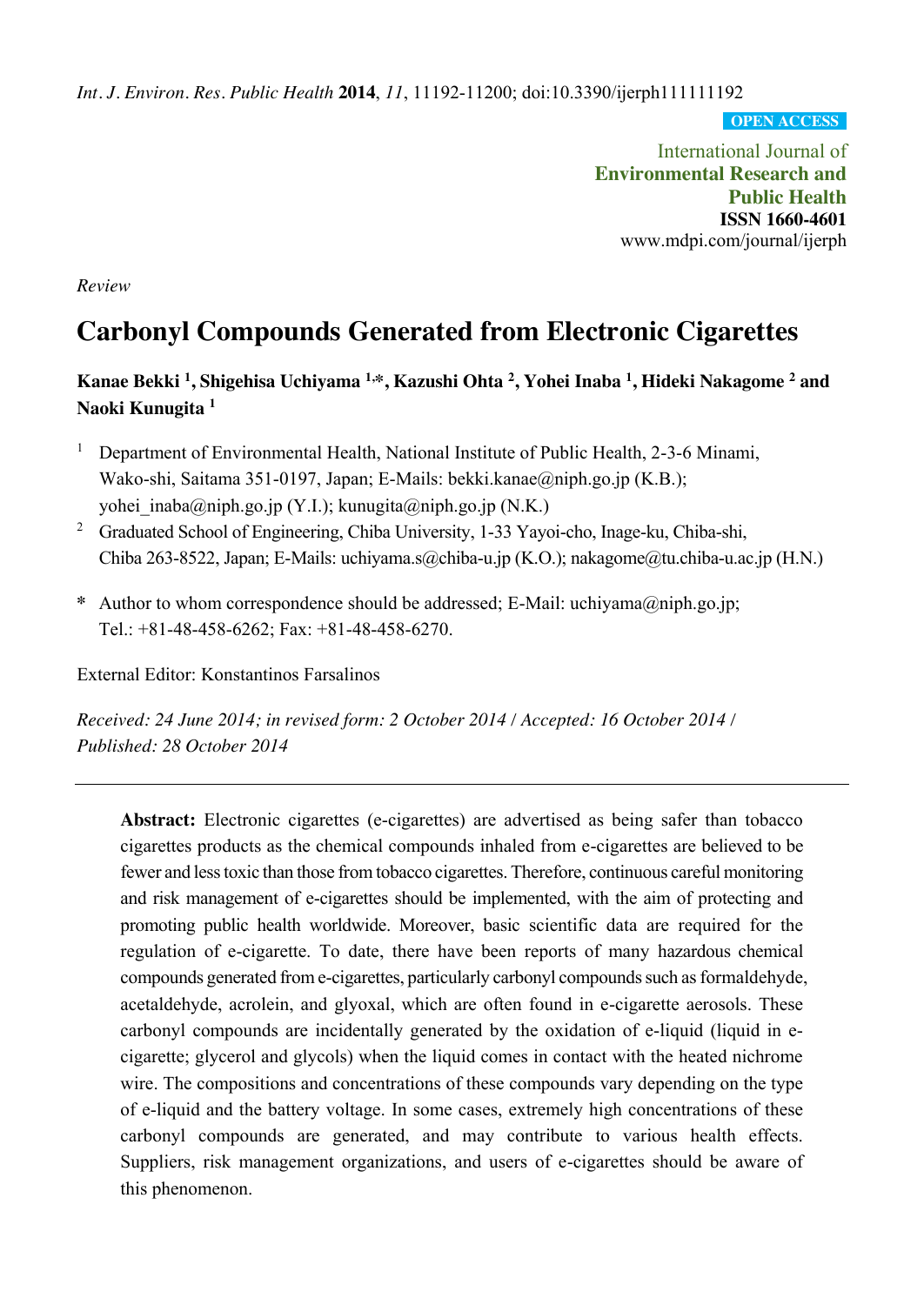**Keywords:** electronic cigarette; e-cigarette aerosol; carbonyl compounds

#### **1. Introduction**

An electronic cigarette (e-cigarette) is a battery-powered device designed to deliver nicotine to a smoker. It was first developed by Herbert A. Gilbert, who patented a device described as "a smokeless non-tobacco cigarette" that involved "replacing burning tobacco and paper with heated, moist, flavored air" in 1963 [1]. However, the invention of the e-cigarette in 2003 is attributed to Hon Lik, a Chinese pharmacist, and e-cigarettes were introduced to the Chinese market as a smoking cessation device in 2004 [2]. There are several types of e-cigarettes, which include nicotine or are nicotine-free liquid-holding cartridges. E-cigarettes are presented as low-risk products, with a realistic look, feel, and taste when compared with traditional cigarettes [3]. Among major carcinogens and toxic compounds such as nitrosamines and polycyclic aromatic hydrocarbons (PAHs) in traditional cigarette smoke, several combustion products are included in the e-cigarette aerosol, too. Nitrosamines are present at levels almost similar to nicotine replacement therapies (NRTs) [4], and PAHs are completely absent from e-cigarettes. E-cigarette vendors have marketed their products as a cheaper and safer smokeless alternative to traditional cigarettes and a possible smoking cessation tool. Consequently, many cigarette smokers have turned to e-cigarettes, and the number of e-cigarette smokers is increasing [5–7]. According to a report by UBS Securities LLC (Union Bank of Switzerland, Zurich, Switzerland), e-cigarette market sales doubled from \$250–\$500 million between 2011 and 2012 and are expected to quadruple by 2014 [8]. In recent years, on the international market, e-cigarettes have been widely advertised via television, radio, magazines, newspapers, and the Internet. This mass marketing and commercialization of e-cigarettes is estimated to increase consumer awareness and the future use of e-cigarettes [9]. Additionally, the legal situation may be contributing to the widespread use of e-cigarettes. The World Health Organization (WHO) raised the alarm with regard to e-cigarettes that include nicotine and issued a Technical Report Series 955 in 2009 which states the following: the safety of e-cigarettes is not confirmed, and e-cigarettes are not an appropriate tool for smoking cessation therapy [10]. The Food and Drug Administration (FDA) reported that e-cigarettes contain carcinogens and toxic chemicals, such as nitrosamines and diethylene glycol, which have potentially harmful effects on humans [11]. Furthermore, the FDA found that nicotine was detected in the e-cigarette cartridges labeled as nicotine-free [10,12], and carcinogens and toxic chemicals, such as carbonyl compounds, were detected in the aerosols from e-cigarettes [7,13,14]. Evaluating the source and amount of carbonyl compounds released is crucial for regulators as well as consumers and manufacturers, and ways to reduce such emissions need to be investigated. This paper presents an overview of our research in this field, as well as a comparison with other relevant studies.

In this article, we review the results of our research over the past four years, and incorporate the current literature found in Science Direct, PubMed, and Google Scholar databases from journal articles published between 2010 and 2014. Various combinations of keywords, such as "e-cigarette", "electronic cigarette", "chemical components" and "carbonyl compounds" were used to find the relevant literature.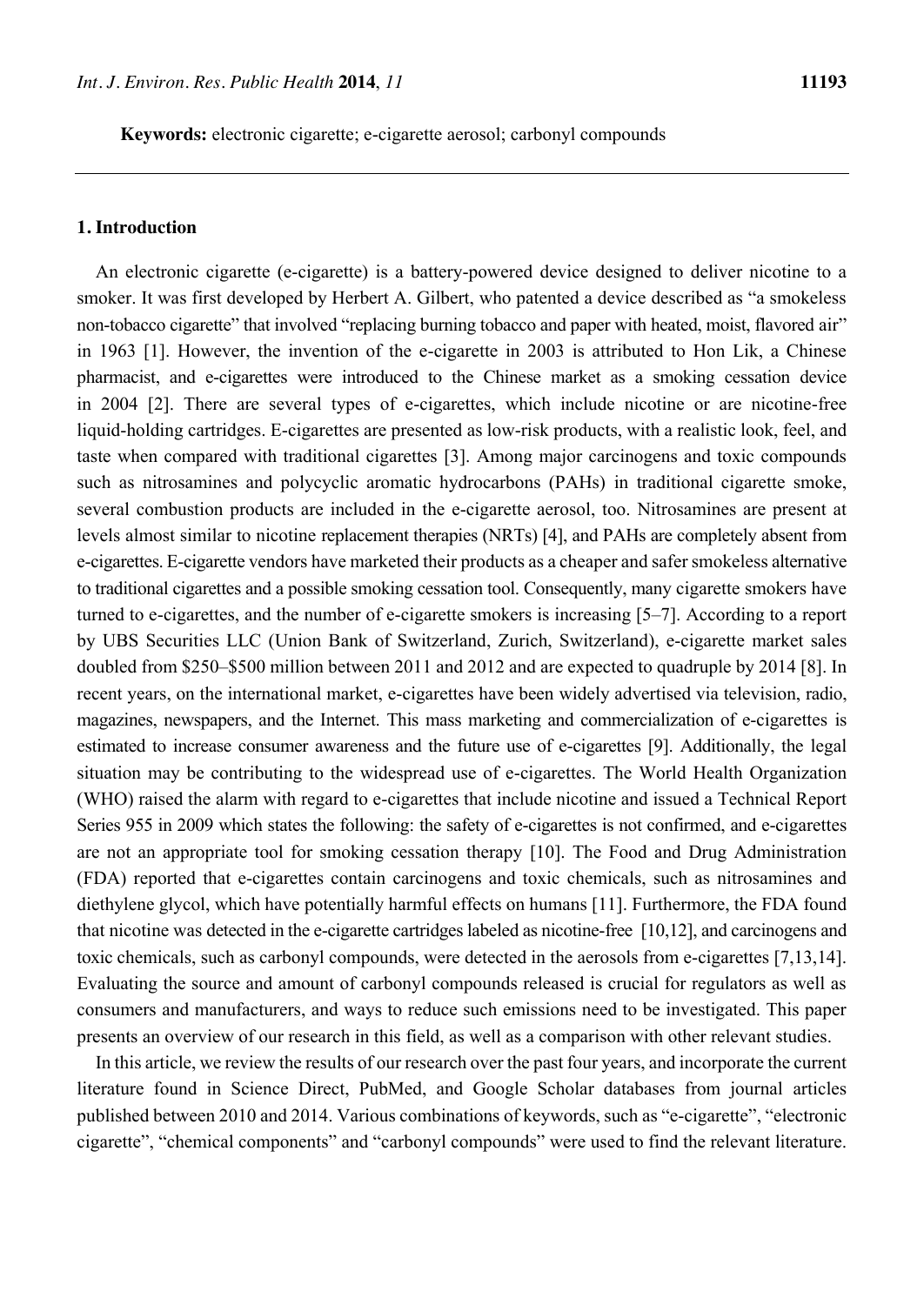#### **2. Carbonyl Compounds Emitted from Japanese E-Cigarettes**

Uchiyama *et al.* measured carbonyl compounds in e-cigarette aerosols using cartridges impregnated with hydroquinone (HQ) and 2,4-dinitrophenylhydrazine (DNPH), followed by high-performance liquid chromatography (HPLC) [13–15]. Before collecting the aerosol from the e-cigarettes, an HQ-cartridge and a DNPH-cartridge were connected. The coupled cartridges were then connected between the mouthpiece of the e-cigarette and the smoking machine, and the aerosol from the e-cigarette was drawn into the coupled cartridges (from the HQ-cartridge to the DNPH-cartridge) according to the Canadian intense regimen (55 mL puff volume, 2-s puff duration, 30-s puff interval, and 10 puffs) [16]. After collection, the coupled cartridges were extracted using acetonitrile containing 1% phosphoric acid in the direction opposite to that of the air sampling until a 4.5 mL total volume was attained. After 10 min, ethanol (0.5 mL) was added to the eluate, and the solution was analyzed by HPLC.

Thirteen brands of Japanese e-cigarettes were measured, and several derivative peaks of carbonyl compounds, such as formaldehyde, acetaldehyde, acetone, acrolein, propanal, crotonaldehyde, butanal, glyoxal, and methylglyoxal, were detected [13,14]. Table 1 shows the mean amounts of the major carbonyl compounds generated from the Japanese e-cigarettes. For a typical cigarette smoking experience of 10 puffs, these values were translated into μg/10 puffs. The top entry in each cell indicates the mean value for the high-amount group, and the bottom entry indicates the mean value for the lowamount group. The indices *N*high and *N*low indicate the number of e-cigarettes that generated high and low concentrations of carbonyl compounds, respectively. As described below, carbonyl compounds were incidentally generated by touching the nichrome wire with e-liquid and increasing the battery output voltage. Therefore, concentrations showed bimodal distributions and were divided in extremely high and low groups. For clarity, the failure rate (FR) is indicated in Table 1. FR was calculated by the following equation:  $FR = N_{\text{high}}/(N_{\text{high}} + N_{\text{low}}) \times 100$ .

| <b>Product</b> | Nhigh<br><b>Nlow</b> | <b>FR</b> | Formaldehyde  | Acetaldehyde   | Acrolein      | <b>Propanal</b> | <b>Glyoxal</b> | Methylglyoxal  |
|----------------|----------------------|-----------|---------------|----------------|---------------|-----------------|----------------|----------------|
| $\mathbf{A}$   | 16                   | 31        | $34 \pm 35$   | $26 \pm 28$    | $4.1 \pm 3.8$ | $8.8 \pm 11$    | $2.5 \pm 3.6$  | $2.9 \pm 3.1$  |
|                | 35                   |           | n.d.          | n.d.           | n.d.          | n.d.            | n.d.           | n.d.           |
| $\, {\bf B}$   | 06                   | 20        | $13 \pm 5.8$  | $0.2 \pm 0.1$  | $6.6 \pm 2.4$ | $1.1 \pm 0.7$   | $16 \pm 6.6$   | $11 \pm 4.3$   |
|                | 24                   |           | $1.4 \pm 0.9$ | n.d.           | $1.2 \pm 0.9$ | n.d.            | n.d.           | $2.0 \pm 1.2$  |
|                | 08                   |           | $22 \pm 15.4$ | $0.9 \pm 1.4$  | $5.3 \pm 5.5$ | $3.4 \pm 3.5$   | $9.9 \pm 5.2$  | $12.1 \pm 5.5$ |
| $\mathsf{C}$   | 22                   | 27        | $1.7 \pm 1.4$ | n.d.           | $0.6 \pm 0.6$ | n.d.            | $0.7 \pm 0.7$  | $1.2 \pm 1.0$  |
| D              | 12                   | 24        | $15 \pm 6.6$  | $13.8 \pm 6.6$ | $20 \pm 9.9$  | $13.2 \pm 10.5$ | $4.2 \pm 2.3$  | $6.1 \pm 4.1$  |
|                | 37                   |           | $0.8 \pm 1.0$ | n.d.           | n.d.          | n.d.            | n.d.           | n.d.           |
| E              | 14                   | 40        | $17 \pm 7.7$  | $15 \pm 6.1$   | $18 \pm 6.6$  | $15 \pm 8.3$    | $4.5 \pm 2.4$  | $4.7 \pm 4.3$  |
|                | 21                   |           | $0.7 \pm 0.8$ | n.d.           | $0.7 \pm 0.9$ | n.d.            | n.d.           | n.d.           |
| $\mathbf F$    | 02                   | 40        | $6.6 \pm 0.9$ | $1.5 \pm 0.1$  | $1.1 \pm 0.1$ | $0.4 \pm 0.1$   | $1.5 \pm 0.4$  | $3.2 \pm 0.5$  |
|                | 03                   |           | $2.0 \pm 1.7$ | $0.9 \pm 0.2$  | $0.7 \pm 0.3$ | n.d.            | n.d.           | $0.9 \pm 0.8$  |

**Table 1.** Amounts (μg/10 puff) of major carbonyl compounds generated from 13 brands of Japanese e-cigarettes. Smoking machine was performed at 10 puffs (reproduced from [13] with permission from The Japan Society for Analytical Chemistry).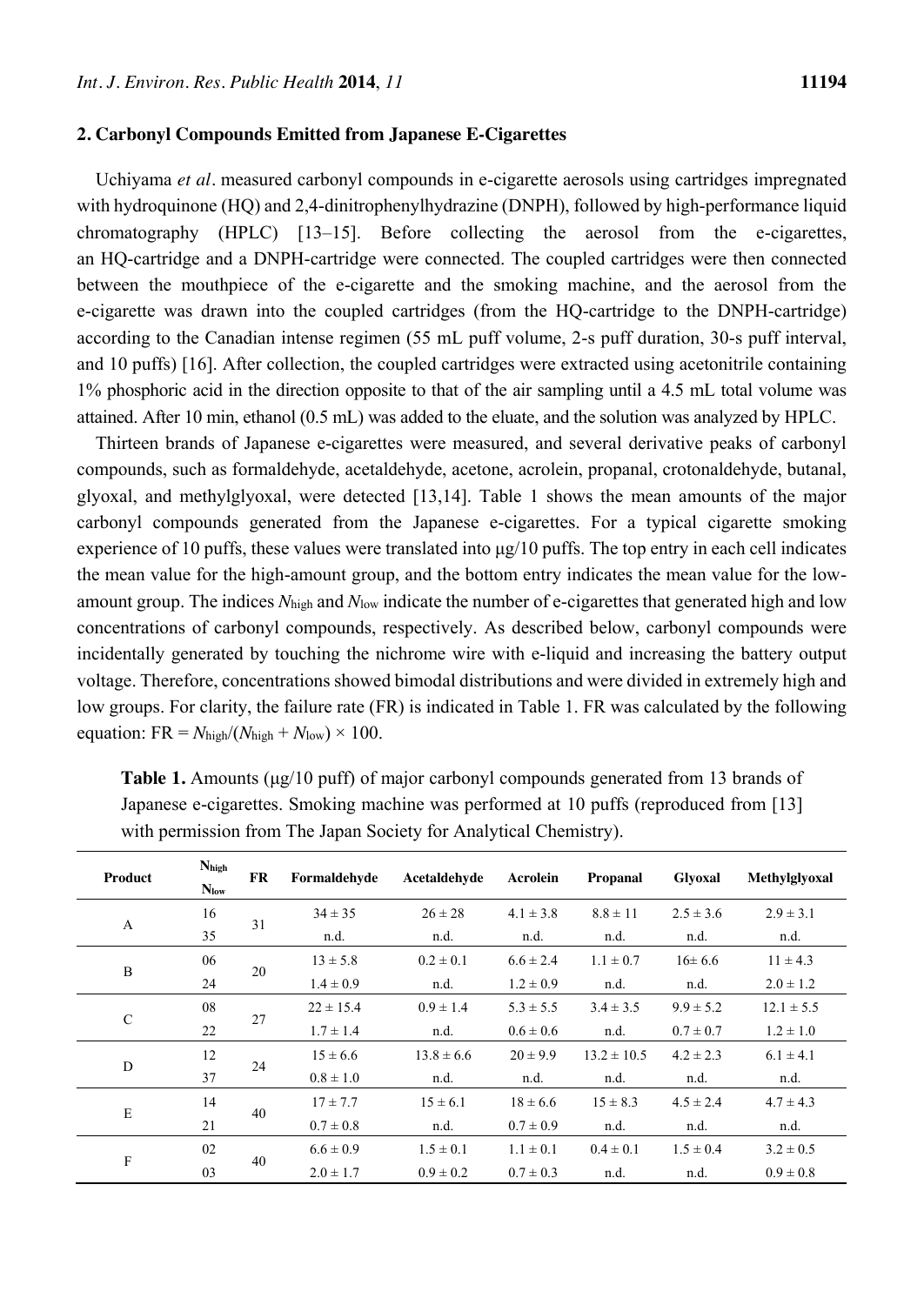| Product   | Nhigh<br><b>Nlow</b> | FR             | Formaldehyde  | Acetaldehyde  | Acrolein      | Propanal      | <b>Glyoxal</b> | Methylglyoxal |
|-----------|----------------------|----------------|---------------|---------------|---------------|---------------|----------------|---------------|
| ${\bf G}$ | 01                   | $\overline{4}$ | 29            | 10            | 10            | 3.5           | 9.4            | 20            |
|           | 25                   |                | n.d.          | n.d.          | n.d.          | n.d.          | n.d.           | n.d.          |
| H         | 05                   | 17             | $10 \pm 4.9$  | $4.6 \pm 2.4$ | $4.5 \pm 2.2$ | n.d.          | $2.5 \pm 0.5$  | $4.6 \pm 3.1$ |
|           | 25                   |                | $0.9 \pm 1.4$ | n.d.          | n.d.          | n.d.          | n.d.           | n.d.          |
| I         | 06                   | 20             | $3.2 \pm 1.0$ | $6.1 \pm 3.2$ | $6.1 \pm 2.3$ | $7.7 \pm 2.3$ | n.d.           | n.d.          |
|           | 24                   |                | $1.5 \pm 1.4$ | $2.6 \pm 2.9$ | $2.8 \pm 2.7$ | $3.3 \pm 3.4$ | n.d.           | n.d.          |
| J         | $00\,$               | $\theta$       | n.a.          | n.a.          | n.a.          | n.a.          | n.a.           | n.a.          |
|           | 04                   |                | n.d.          | n.d.          | n.d.          | n.d.          | n.d.           | n.d.          |
| K         | $00\,$               | $\theta$       | n.a.          | n.a.          | n.a.          | n.a.          | n.a.           | n.a.          |
|           | 30                   |                | n.d.          | n.d.          | n.d.          | n.d.          | n.d.           | n.d.          |
| L         | $00\,$               | $\mathbf{0}$   | n.a.          | n.a.          | n.a.          | n.a.          | n.a.           | n.a.          |
|           | 30                   |                | n.d.          | n.d.          | n.d.          | n.d.          | n.d.           | n.d.          |
| M         | $00\,$               | $\mathbf{0}$   | n.a.          | n.a.          | n.a.          | n.a.          | n.a.           | n.a.          |
|           | 13                   |                | n.d.          | n.d.          | n.d.          | n.d.          | n.d.           | n.d.          |

**Table 1.** *Cont.*

Notes: Resulting data were divided into two groups based on the formaldehyde concentration (10 mg/m<sup>3</sup>). The upper line indicates the mean value for the high-concentration group, and the lower line indicates the mean value for the low-amount group. Indices  $N_{\text{high}}$  and  $N_{\text{low}}$  indicate the number of e-cigarettes that generated high and low amounts of carbonyl compounds, respectively. FR indicates the failure rate, which was calculated using the equation as follows:  $FR = N_{\text{high}}/(N_{\text{high}} + N_{\text{low}}) \times 100$ . Values are mean  $\pm$  SD; n.a., not available; n.d., not detected.

Four (J, K, L, and M) out of the 13 e-cigarette brands did not generate any carbonyl compounds. The other nine e-cigarette brands (A, B, C, D, E, F, G, H, and I) generated various carbonyl compounds. The amount of carbonyl compounds obtained for the high-amount group was significantly higher than that obtained for the low-amount group. The maximum concentrations of formaldehyde, acetaldehyde, acrolein, propanal, glyoxal, and methylglyoxal were 140, 120, 40, 46, 23, and 21 μg/10 puffs, respectively. Most notably, very high amounts of formaldehyde were measured in e-cigarette aerosols. Glyoxal and methylglyoxal, which show mutagenicity, are specific to e-cigarette aerosols and have been minimally detected in the mainstream smoke from traditional cigarettes. The amount of carbonyl compounds in these brands of e-cigarettes varied significantly not only among different brands but also among different samples of the same products.

#### **3. Mechanism for Generation of Carbonyl Compounds from E-Cigarettes**

The design of most e-cigarettes includes a plastic tube holding a battery, an air flow sensor, a vaporizer, and a nicotine/flavor cartridge with a chemical component, such as glycerols or glycols, which turn the liquid to aerosol [17]. The function of e-cigarettes has changed from disposable and rechargeable to "tank systems" that can hold a large volume of e-liquid. This e-liquid incidentally touches the heated nichrome wire and is oxidized to formaldehyde, acetaldehyde, acrolein, glyoxal, and methylglyoxal in the presence of oxygen in the surrounding air [13,14]. There is a great variety of commercial e-liquids manufactured and distributed by various companies. Figure 1 shows the reaction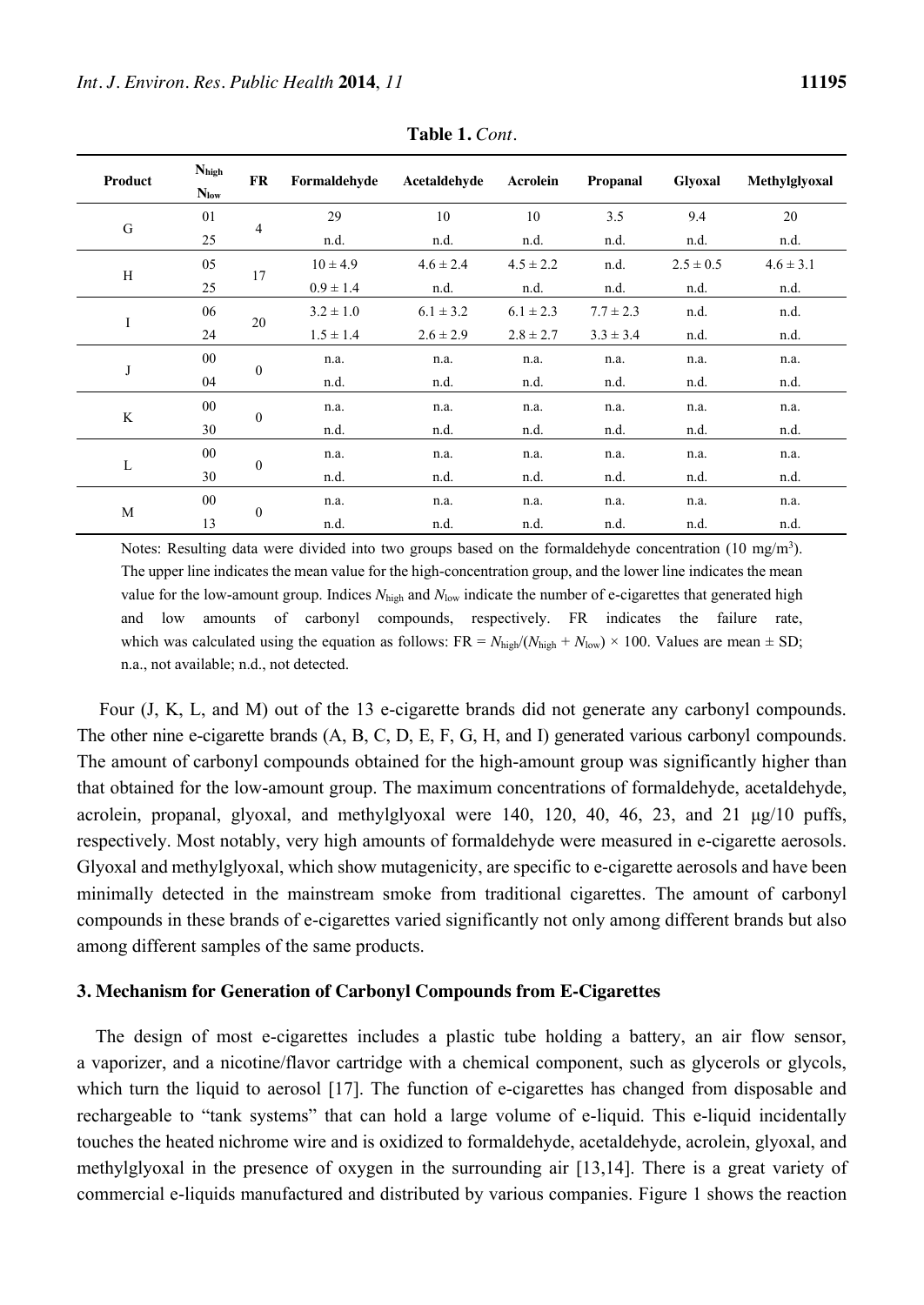of e-liquid with heated nichrome wire in the study of Uchiyama *et al.* [13] and Ohta *et al.* [14]. Glycerol in e-liquid is oxidized with heated nichrome wire to form acrolein, while propylene glycol in e-liquid is oxidized to form methyl glyoxal, formaldehyde, and acetaldehyde [13,14]. This e-liquid inadvertently touches the heated nichrome wire to form these oxidation products.

**Figure 1.** Oxidation of e-liquid (glycerol and propylene glycol) with nichrome wire (reproduced from [14] with permission from The Japan Society for Analytical Chemistry).



Furthermore, battery output voltage affects the concentration of the carbonyl compounds in the emission [7]. Some new e-cigarettes allow users to increase vapor production and nicotine delivery by changing the battery output voltage. Kosmider *et al.* showed that increasing the voltage from 3.2–4.8 V resulted in a 4 to >200 times increase in the formaldehyde, acetaldehyde, and acetone levels [7]. In fact, the levels of formaldehyde in vapors from high-voltage devices were almost identical to those in traditional cigarette smoke (1.6–52 μg per cigarette) [18]. Ohta *et al.* further reported that increasing levels of carbonyl compounds, such as formaldehyde and acetaldehyde, were observed for a voltage over 3 V [13,14]. Consequently, commercial e-cigarettes with 4–5 V batteries are sufficient to generate carbonyl compounds, with the battery output voltage significantly affecting the concentration of carbonyl compounds in the e-cigarette aerosol. As such, high-voltage e-cigarettes may expose users to high levels of carbonyl compounds.

## **4. Discussion**

E-cigarettes are advertised as less harmful products because they are believed to contain fewer and less toxic inhaled compounds than traditional cigarettes. Consequently, e-cigarettes are considered to be an appropriate tool for tobacco harm reduction, which describes actions taken to lower the health risks associated with using [nicotine](http://en.wikipedia.org/wiki/Nicotine) delivered through combustible [tobacco](http://en.wikipedia.org/wiki/Tobacco) [19]. However, e-cigarettes have not been theoretically or experimentally proven to be safer products. In fact, there are some case reports of health damage induced by e-cigarettes in many countries, including the USA and in Europe. The most common symptom is a dry mouth and throat [12,20] , which is considered to originate from the water-absorbing property of propylene glycol and glycerol, the main constituents of e-liquids. Furthermore, several health impacts such as hypertension, asthma, chronic obstructive pulmonary disease, lipoid pneumonia, cardiac arrhythmias, eosinophilic pneumonitis, congestive heart failure, disorientation, and hypotension are considered to be caused by e-cigarette use [21–24]. On the other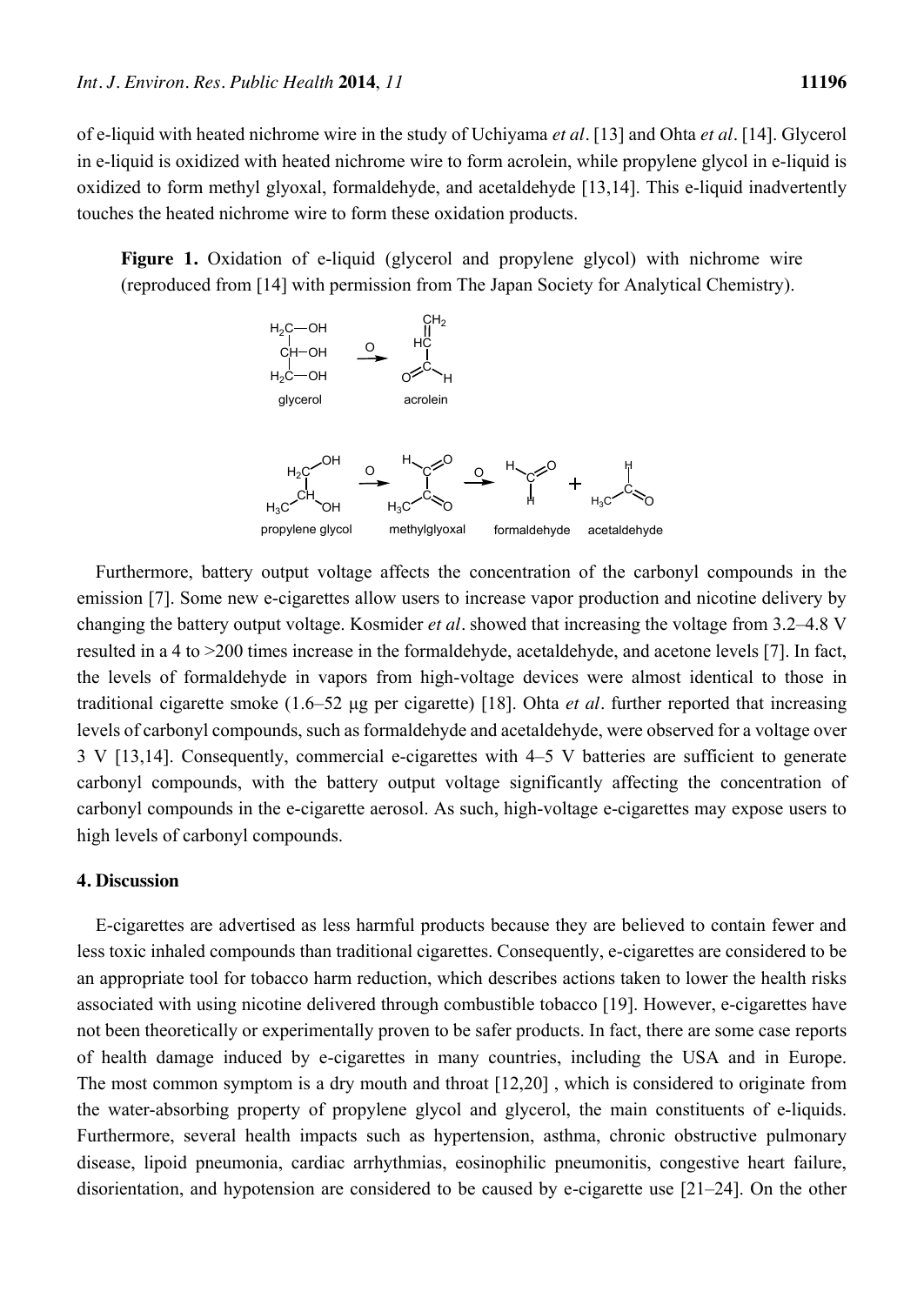hand, benefits of e-cigarette use such as smoking abstinence and a reduction in asthmatic smokers is reported in the survey of e-cigarette use [25].

However, regulation of the e-cigarette should be considered on the basis of reported adverse health effects. In some countries and regions, such as Europe and the USA, regulations regarding nicotine content, labeling, advertising, and sale of e-cigarettes are already in effect [26,27]. Some countries do not accept e-cigarettes as a cessation tool for smokers, yet regulate it as a medical product [28,29]. Recently, direction about manufacture, presentation, ingredients, sale, and certain aspects of labeling and packaging were adopted to regulate e-cigarette users and companies in Europe [30]. However, the chemical compounds generated from the e-cigarettes themselves are yet to be regulated. To promote e-cigarette regulation, we need to show more substantial scientific data about the impacts of e-cigarettes. In recent years, several studies, including those of our group, reported that carbonyl compounds such as formaldehyde, acetaldehyde, acrolein, and glyoxal are often found in e-cigarette aerosols, which are considered to have toxic effects on human health. Formaldehyde is classified as a human carcinogen (Group 1) by the International Agency for Research on Cancer (IARC), and acetaldehyde is classified as possible carcinogenic to humans (Group 2B) [31]. Acrolein causes irritation of the nasal cavity and damages the lining of the lungs [16]. These compounds in e-cigarettes are potentially hazardous and induce various health effects on its users.

Some carbonyls, such as formaldehyde, acetaldehyde, and acrolein in e-cigarette emissions have also been reported in other countries [32–34]. Table 2 shows the amount of formaldehyde, acetaldehyde, and acrolein in the aerosols of Polish e-cigarettes [35]. According to these data, the emissions from e-cigarettes without propylene glycol were almost 100-fold lower than those from traditional cigarettes [36].

| <b>Product</b>   | Formaldehyde    | Acetaldehyde   | <b>Acrolein</b> |
|------------------|-----------------|----------------|-----------------|
| EC01             | $44.2 \pm 4.1$  | $4.6 \pm 0.2$  | $41.9 \pm 3.4$  |
| EC02             | $23.6 \pm 8.7$  | $6.8 \pm 3.2$  | $4.4 \pm 2.5$   |
| EC03             | $30.2 \pm 2.3$  | $8.2 \pm 2.5$  | $16.6 \pm 2.5$  |
| EC <sub>04</sub> | $47.9 \pm 0.2$  | $11.5 \pm 2.0$ | $30.1 \pm 6.4$  |
| EC <sub>05</sub> | $56.1 \pm 1.4$  | $3.0 \pm 0.2$  | $22.0 \pm 1.6$  |
| EC <sub>06</sub> | $35.3 \pm 2.7$  | $13.6 \pm 2.1$ | $2.1 \pm 0.4$   |
| EC07             | $19.0 \pm 2.7$  | $11.1 \pm 3.3$ | $8.5 \pm 3.6$   |
| EC <sub>08</sub> | $6.0 \pm 2.0$   | $8.8 \pm 1.6$  | $0.7 \pm 0.4$   |
| EC <sub>09</sub> | $3.2 \pm 0.8$   | $3.5 \pm 0.3$  | ND              |
| EC10             | $3.9 \pm 1.5$   | $2.0 \pm 0.1$  | $2.7 \pm 1.6$   |
| EC11             | $23.9 \pm 11.1$ | $3.7 \pm 1.5$  | $1.1 \pm 0.6$   |
| EC <sub>12</sub> | $46.3 \pm 2.1$  | $12.0 \pm 2.4$ | $7.4 \pm 3.2$   |

**Table 2.** Amounts (μg) of major carbonyl compounds generated from 12 brands of Polish e-cigarettes. Smoking machine was performed at 150 puffs (reproduced from [35] with permission from BMJ Publishing Group Ltd.).

Kosmider *et al.* reported that formaldehyde and acetaldehyde were detected in eight of 13 samples [7]. The amounts of formaldehyde and acetaldehyde in e-cigarette aerosols at a lower voltage were on average 13 and 807-fold lower than those in traditional cigarette smoke, respectively. The highest levels of carbonyls were observed in e-cigarette aerosols generated from propylene-glycol-based solutions.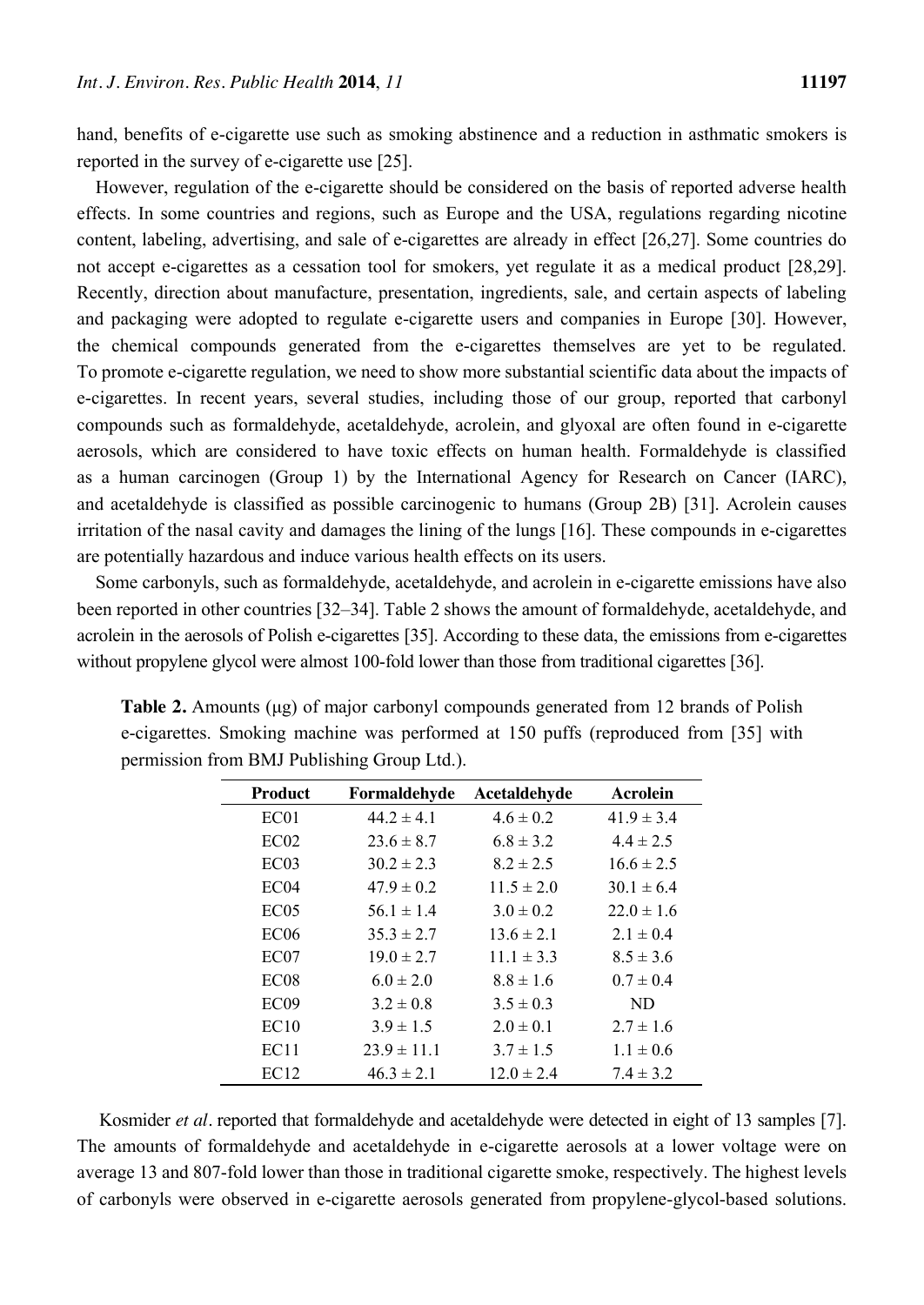Furthermore, the data revealed large variations in carbonyl levels for different e-cigarettes. However, in general, there is an insufficient amount of data on the hazardous carbonyl compounds emitted from ecigarettes, thus warranting continued broad monitoring of these compounds.

# **5. Conclusions**

Studies have shown that e-cigarettes emit toxic carbonyl compounds, generated from thermal decomposition. These substances can have adverse health effects; however, in most cases, the levels are lower than those in tobacco cigarette smoke. It is important to expand the research in this field, to better understand the source of carbonyls emitted from e-cigarettes and find ways to reduce them.

#### **Acknowledgments**

This research was partially supported by JSPS KAKENHI Grant Numbers 25560361 and 23650425.

## **Author Contributions**

Kanae Bekki reviewed articles on e-cigarette study and wrote the paper. Shigehisa Uchiyama improved the analytical method (HQ-DNPH method) for e-cigarette. Kazushi Ohta and Shigehisa Uchiyama measured 363 e-cigarettes (13 brands) using HQ-DNPH method. Kazushi Ohta performed additional experiments to understand the generation mechanism of carbonyl compounds from ecigarette. Yohei Inaba prepared experimental equipment and all e-cigarettes tested in this study. Shigehisa Uchiyama, Naoki Kunugita and Hideki Nakagome provided writing assistance and technical advice on the regulatory aspects of the paper. All contributors approved the final version of the manuscript.

## **Conflicts of Interest**

The authors declare no conflict of interest.

# **References**

- 1. Gilbert, H.A. Smokeless Non-Tobacco Cigarette. Patent No. 3200819, 17 August 1965.
- 2. Cummings, K.M.; Dresler, C.M.; Field, J.K.; Fox, J.; Gritz, E.R.; Hanna, N.H.; Ikeda, N.; Jassem, J.; Mulshine, J.L.; Peters, M.J.; *et al*. E-cigarettes and cancer patients. *J. Thorac. Oncol.* **2014**, *9*, 438–441.
- 3. Farsalinos, K.E.; Romagna, G.; Tsiapras, D.; Kyrzopoulos, S.; Voudris, V. Characteristics, perceived side effects and benefits of electronic cigarette use: A worldwide survey of more than 19,000 consumers. *Int. J. Environ. Res. Public Health* **2014**, *11*, 4356–4373.
- 4. Farsalinos, K.E.; Polosa, R. Safety evaluation and risk assessment of electronic cigarettes as tobacco cigarette substitutes: A systematic review. *Ther. Adv. Drug Saf.* **2014**, *5*, 67–86.
- 5. Palazzolo, D.L. Electronic cigarettes and vaping: A new challenge in clinical medicine and public health. A literature review. *Front. Public Health* **2013**, *1*, doi:10.3389/fpubh.2013.00056.
- 6. Ayers, J.W.; Ribisl, K.M.; Brownstein, J.S. Tracking the rise in popularity of electronic nicotine delivery systems (electronic cigarettes) using search query surveillance. *Amer. J. Prev. Med.* **2011**, *40*, 448–453.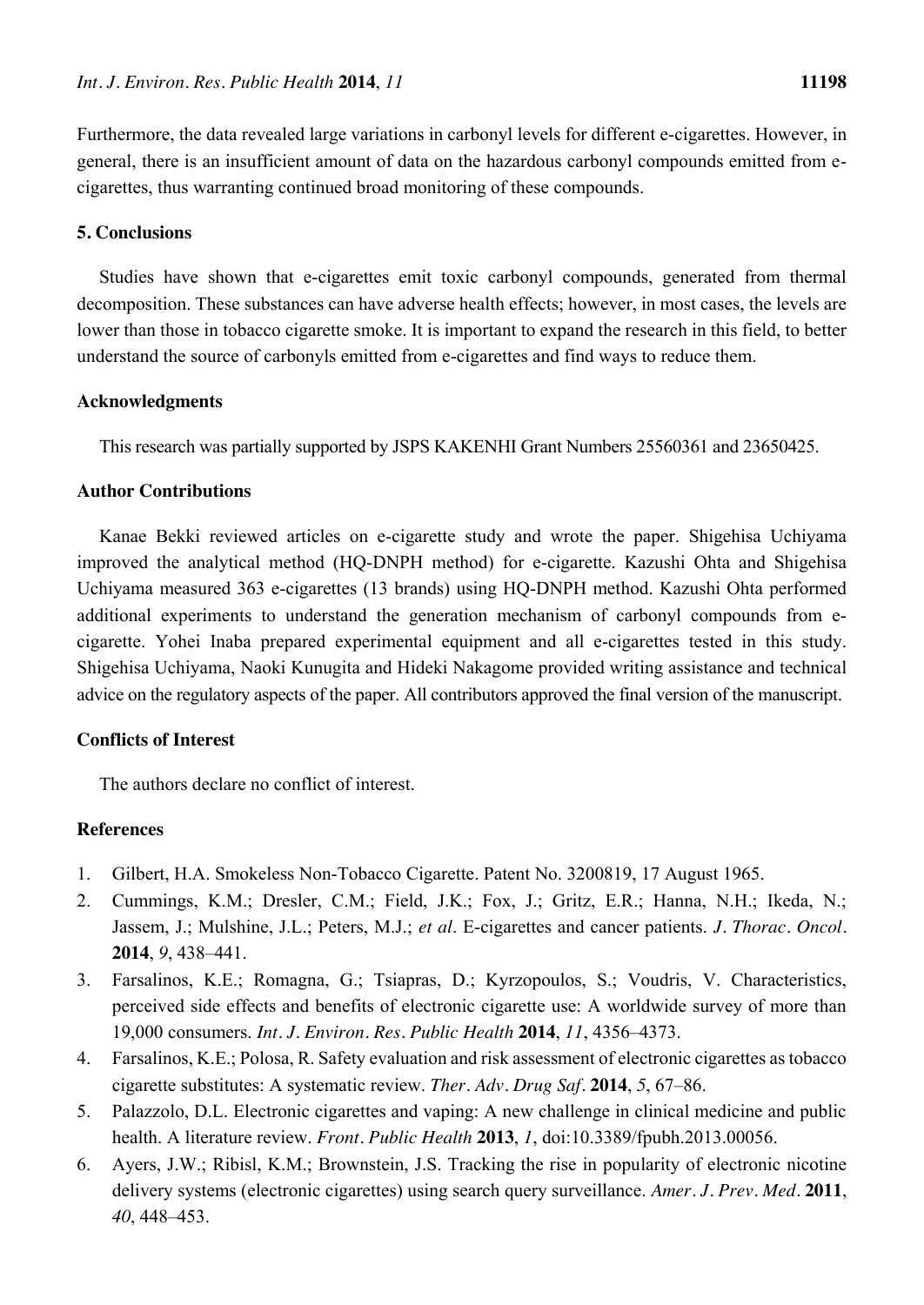- 7. Kosmider, L.; Sobczak, A.; Fik, M.; Knysak, J.; Zaciera, M.; Kurek, J.; Goniewicz, M.L. Carbonyl compounds in electronic cigarette vapors-effects of nicotine solvent and battery output voltage. *Nicotine Tobacco Res.* **2014**, doi:10.1093/ntr/ntu078.
- 8. Modi, N.; Schmid, B.; Miller, R. Clearing the Smoke on E-Cigarettes. Available online: http://www.ubs.com/investmentresearch (accessed on 10 May 2014).
- 9. Kim, A.E.; Arnold, K.Y.; Makarenko, O. E-cigarette advertising expenditures in the U.S., 2011–2012. *Amer. J. Prev. Med.* **2014**, *46*, 409–412.
- 10. World Health Organization. WHO study group on tobacco product regulation report on the scientific basis of tobacco product regulation. *WHO Techn. Report Ser.* **2009**, *955*, 1–41.
- 11. U.S. Food and Drug Administration (FDA). FDA Warns of Health Risks Posed by E-Cigarettes. Available online: http://www.fda.gov/downloads/ForConsumers/ConsumerUpdates/Updates/ UCM173430.pdf (accessed on 22 May 2014).
- 12. Etter, J.F.; Bullen, C. Electronic cigarette: Users profile, utilization, satisfaction and perceived efficacy. *Addiction* **2011**, *106*, 2017–2028.
- 13. Uchiyama, S.; Ohta, K.; Inaba, Y.; Kunugita, N. Determination of carbonyl compounds generate from the e-cigarette using couples silica cartridges impregnated with hydroquinone and 2,4-dinitrophenylhydrazine, followed by high-performance liquid chromatography. *Anal. Sci.* **2013**, *29*, 1219–1222.
- 14. Ohta, K.; Uchiyama, S.; Inaba, Y.; Nakagome, H.; Kunugita, N. Determination of carbonyl compounds generated from the electronic cigarette using coupled silica cartridges impregnated with hydroquinone and 2,4-dinitrophenylhydrazine. *Bunseki Kagaku* **2011**, *60*, 791–797.
- 15. Uchiyama, S.; Inaba, Y.; Kunugita, N. Determination of acrolein and other carbonyls in cigarette smoke using coupled silica cartridges impregnated with hydroquinone and 2,4-dinitrophenylhydrazine. *J. Chromatogr. A* **2010**, *1217*, 4383–4388.
- 16. Health Canada Official Method T-115, Determination of "Tar", Nicotine and Carbon Monoxide in Mainstream Tobacco Smoke; Health Canada: Ottawa, ON, Canada, 1999.
- 17. Cobb, N.K.; Byron, M.J.; Abrams, D.B.; Shields, P.G. Novel nicotine delivery systems and public health: the rise of the "e-cigarette". *Amer. J. Public Health* **2010**, *100*, 2340–2342.
- 18. Counts, M.E.; Morton, M.J.; Laffoon, S.W.; Cox, R.H.; Lipowicz, P.J. Smoke composition and predicting relationships for international commercial cigarettes smoked with three machine-smoking conditions. *Regul. Toxicol. Pharmacol.* **2005**, *41*, 185–227.
- 19. Zeller, M.; Hatsukami, D. The strategic dialogue on tobacco harm reduction: A vision and blueprint for action in the U.S. *Tob. Control* **2009**, *18*, 324–332.
- 20. Dawkins, L.; Turner, J.; Roberts, A.; Soar, K. "Vaping" profiles and preferences: An online survey of electronic cigarette users. *Addiction* **2013**, *108*, 1115–1125.
- 21. Monroy, A.E.; Hommel, E.; Smith, S.T.; Raji, M. Paroxysmal atrial fibrillation following electronic cigarette use in an elderly woman. *Clin. Geriatr.* **2012**, *20*, 28–32.
- 22. Thota, D.; Latham, E. Case Report of electronic cigarettes possibly associated with eosinophilic pneumonitis in a previously healthy active-duty sailor. *J. Emerg. Med.* **2014**, *47*, 15–17.
- 23. Chen, I.L. FDA summary of adverse events on electronic cigarettes. *Nicotine Tob. Res.* **2013**, *15*, 615–616.